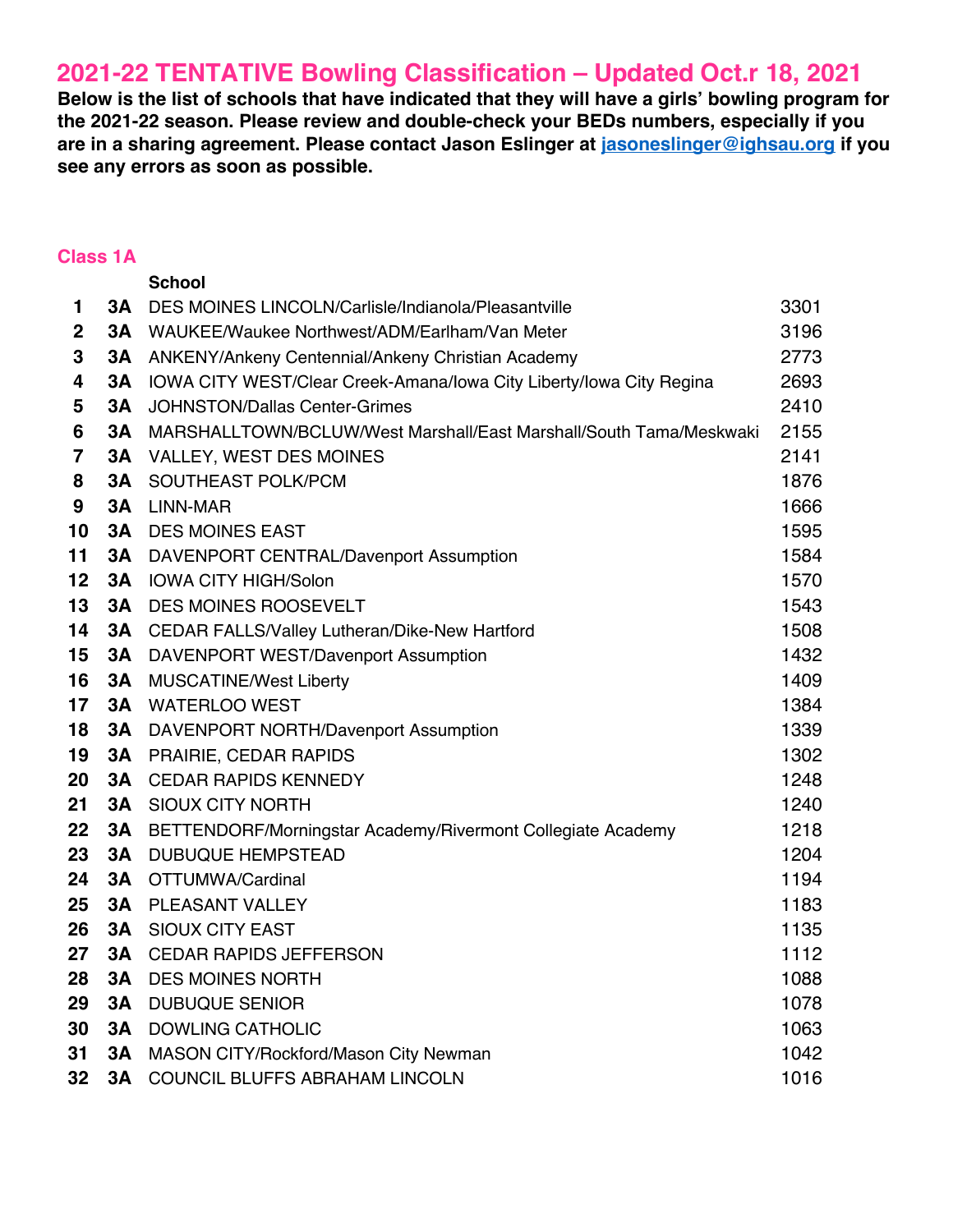|                | <b>Class 2A</b> |                                                 |     |
|----------------|-----------------|-------------------------------------------------|-----|
| $\mathbf{1}$   |                 | 2A SIOUX CITY WEST                              | 993 |
| $\overline{2}$ | 2A              | <b>URBANDALE</b>                                | 959 |
| 3              |                 | 2A COUNCIL BLUFFS THOMAS JEFFERSON              | 939 |
| 4              | 2A              | SIOUX CENTRAL/Spencer/HMS                       | 888 |
| 5              | 2A              | <b>CEDAR RAPIDS WASHINGTON</b>                  | 874 |
| 6              |                 | 2A FORT DODGE                                   | 823 |
| 7              | 2A              | <b>WATERLOO EAST</b>                            | 813 |
| 8              | 2A              | <b>CLINTON/Prince of Peace</b>                  | 783 |
| 9              | 2A              | <b>NORWALK</b>                                  | 768 |
| 10             | 2A              | <b>DES MOINES HOOVER</b>                        | 755 |
| 11             | 2A              | NORTH SCOTT                                     | 750 |
| 12             | 2A              | <b>BURLINGTON</b>                               | 725 |
| 13             | 2A              | EPWORTH, WESTERN DUBUQUE                        | 717 |
| 14             | 2A              | <b>LEWIS CENTRAL</b>                            | 717 |
| 15             | 2A              | <b>KEOKUK/Central Lee/Holy Trinity Catholic</b> | 712 |
| 16             | 2A              | MOUNT PLEASANT/Danville/New London              | 712 |
| 17             | 2A              | WEST SIOUX/MOC-Floyd Valley/Akron-Westfield     | 676 |
| 18             | 2A              | <b>NEWTON</b>                                   | 668 |
| 19             | 2A              | <b>DENISON-SCHLESWIG</b>                        | 600 |
| 20             | 2A              | <b>WAVERLY-SHELL ROCK</b>                       | 555 |
| 21             | 2A              | PELLA                                           | 544 |
| 22             | 2A              | <b>MARION</b>                                   | 522 |
| 23             | 2A              | BONDURANT-FARRAR                                | 520 |
| 24             | 2A              | <b>LE MARS</b>                                  | 483 |
| 25             | 2A              | <b>XAVIER</b>                                   | 474 |
| 26             | 2A              | OSKALOOSA                                       | 469 |
| 27             | 2A              | MMCRU/Remsen St. Mary's/Cherokee                | 435 |
| 28             | 2A              | <b>DECORAH</b>                                  | 431 |
| 29             | 2A              | <b>GILBERT</b>                                  | 402 |
| 30             | 2A              | <b>CRESTON</b>                                  | 400 |
| 31             | 2A              | <b>CHARLES CITY</b>                             | 397 |
| 32             | 2A              | <b>FAIRFIELD</b>                                | 395 |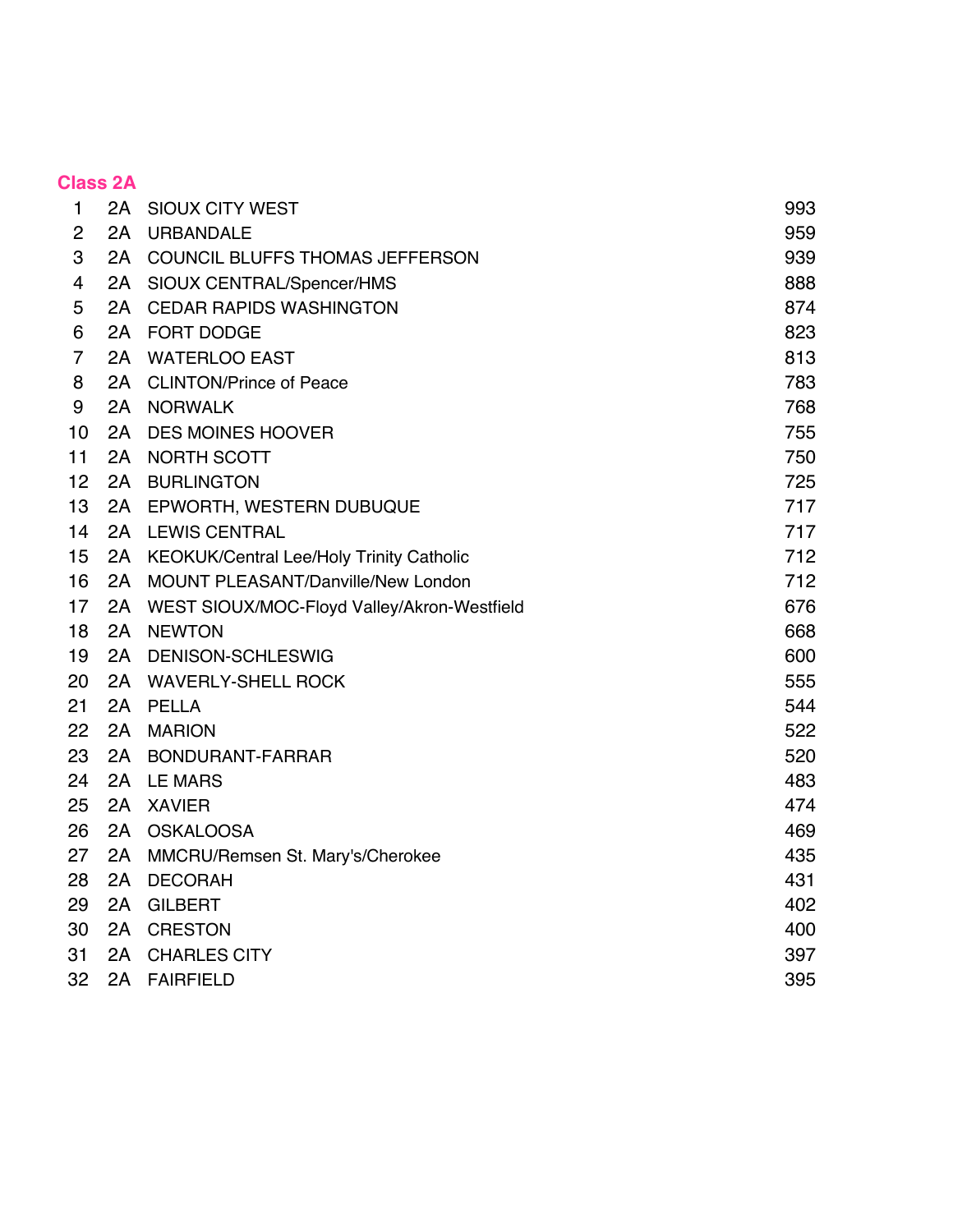## **Class 1A**

| 1  | 1A  | <b>CENTRAL DEWITT</b>                   | 392 |
|----|-----|-----------------------------------------|-----|
| 2  | 1A  | <b>KNOXVILLE</b>                        | 385 |
| 3  | 1A  | <b>BENTON COMMUNITY</b>                 | 375 |
| 4  | 1A  | <b>MAQUOKETA</b>                        | 370 |
| 5  | 1A  | <b>SERGEANT BLUFF-LUTON</b>             | 369 |
| 6  | 1A  | <b>WEST DELAWARE</b>                    | 365 |
| 7  | 1A  | <b>WASHINGTON</b>                       | 364 |
| 8  | 1A  | <b>HARLAN</b>                           | 363 |
| 9  | 1A  | <b>INDEPENDENCE</b>                     | 353 |
| 10 | 1A  | <b>VINTON-SHELLSBURG</b>                | 346 |
| 11 | 1A  | WEST BURLINGTON/Burlington Notre Dame   | 336 |
| 12 | 1A  | <b>CLARKE</b>                           | 319 |
| 13 | 1A  | <b>WAHLERT CATHOLIC</b>                 | 316 |
| 14 | 1A  | <b>DAVIS COUNTY</b>                     | 305 |
| 15 | 1A  | <b>CENTERVILLE</b>                      | 289 |
| 16 | 1A  | <b>OELWEIN</b>                          | 288 |
| 17 | 1A  | <b>MONTICELLO</b>                       | 282 |
| 18 | 1A  | <b>CLARINDA/South Page</b>              | 281 |
| 19 | 1A  | <b>GRUNDY CENTER/Gladbrook-Reinbeck</b> | 274 |
| 20 | 1A  | <b>WAUKON</b>                           | 265 |
| 21 | 1A  | <b>LENOX/Southwest Valley</b>           | 259 |
| 22 | 1A  | <b>FOREST CITY</b>                      | 255 |
| 23 | 1A  | <b>LAMONI/Central Decatur</b>           | 250 |
| 24 | 1A  | NORTH FAYETTE VALLEY                    | 240 |
| 25 | 1А  | <b>NORTH IOWA/Lake Mills</b>            | 240 |
| 26 | 1A  | <b>RED OAK</b>                          | 239 |
| 27 | 1A  | <b>OABCIG</b>                           | 238 |
| 28 | 1A  | SHENANADOAH                             | 229 |
| 29 | 1A  | POCAHONTAS AREA                         | 220 |
| 30 | 1A  | <b>COLUMBUS CATHOLIC</b>                | 203 |
| 31 | 1A  | <b>EMMETSBURG</b>                       | 202 |
| 32 | 1A  | <b>CAMANCHE</b>                         | 199 |
| 33 | 1 A | <b>WEST CENTRAL VALLEY</b>              | 197 |
| 34 | 1A  | <b>DENVER</b>                           | 190 |
| 35 | 1A  | LOUISA-MUSCATINE                        | 190 |
| 36 | 1A  | SUMNER-FREDERICKSBURG                   | 181 |
| 37 | 1A  | <b>PELLA CHRISTIAN</b>                  | 179 |
| 38 | 1A  | <b>DURANT</b>                           | 170 |
| 39 | 1A  | <b>BELLEVUE</b>                         | 157 |
| 40 | 1A  | NODAWAY VALLEY                          | 151 |
| 41 | 1A  | <b>TRI-CENTER</b>                       | 139 |
| 42 | 1A  | <b>MOUNT AYR</b>                        | 137 |
| 43 | 1A  | <b>EAST BUCHANAN</b>                    | 135 |
| 44 | 1A  | <b>SIGOURNEY</b>                        | 134 |